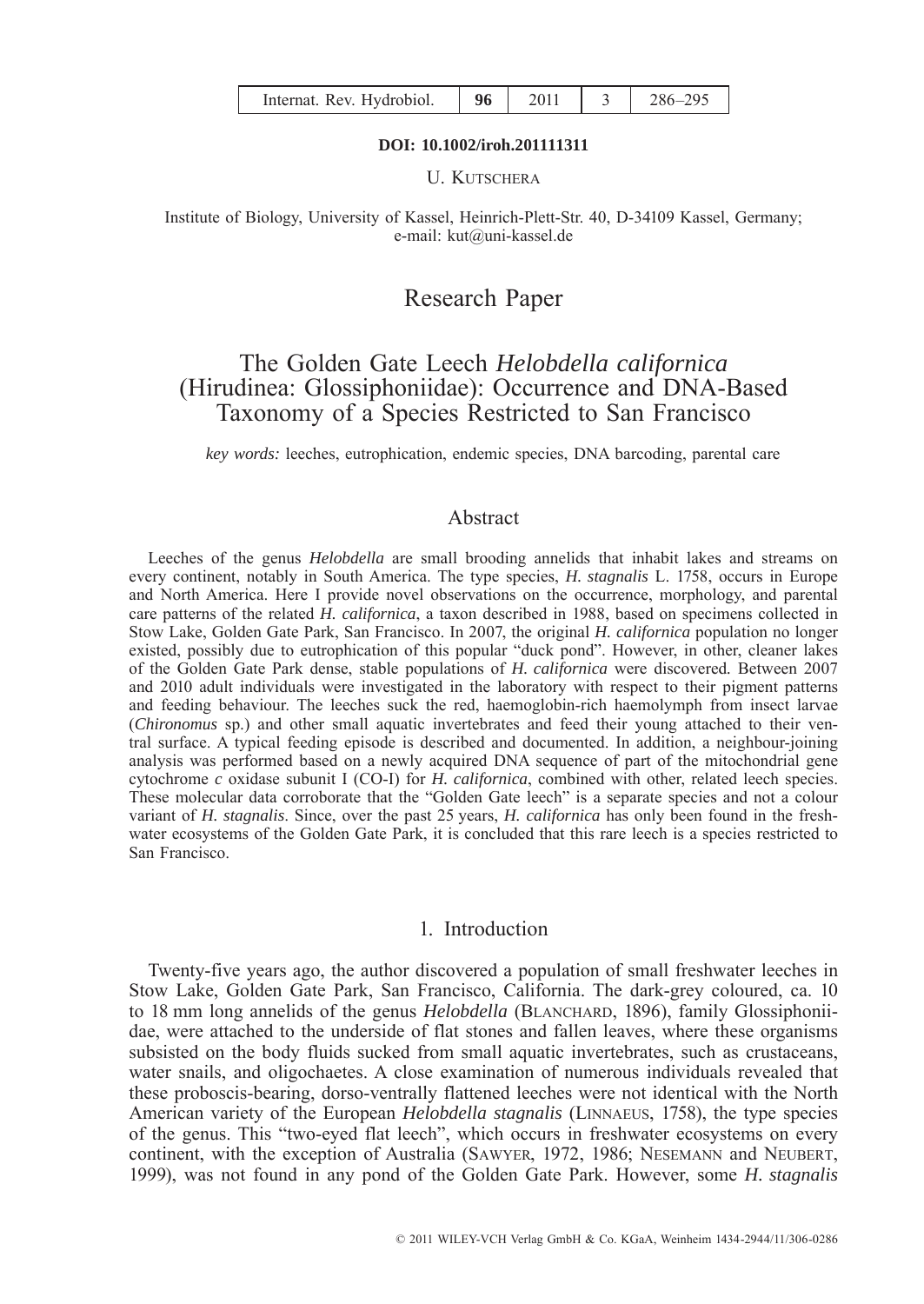individuals were discovered in an un-named creek on the campus of Stanford University in Palo Alto, California (KUTSCHERA, 1987, 1988).

On the basis of a detailed morphological and anatomical comparison between the "Stow Lake-leeches" and specimens of *H. stagnalis,* the *Helobdella* sp. population from the Golden Gate Park was described as a new species, *Helobdella californica* (KUTSCHERA, 1988). In a subsequent publication, the reproductive behaviour and parental care patterns of *H. californica* were documented (KUTSCHERA, 1989). As in other members of the genus *Helobdella*, breeding *H. californica* feed their young attached to the belly of the parent with captured prey organisms (KUTSCHERA and WIRTZ, 1986; 2001).

In this report the occurrence and morphology of this leech is described in more detail and new observations on its breeding behaviour are provided. In addition, the taxonomic status of *H. californica* is documented based on DNA sequence data and a neighbour joining analysis.

## 2. Materials and Methods

The observations and experiments reported here were carried out on two different occasions: February 1986 to September 1987, and February 2007 to September 2010. The following freshwater ecosystems in the Golden Gate Park were inspected: Stow Lake, Gunnera Creek and an un-named pond in the Botanical Gardens at Strybing Arboretum; Elk Glen Lake, Lloyd Lake, Mallard Lake, Matson Lake, and Middle Lake. The distance between these artificial freshwater ecosystems is ca. 0.5 to 2.0 km. Northand South Lake as well as Spreckels Lake were not investigated.

During February 1986 to September 1987, *ca.* 150 adult individuals of *H. californica* were collected in Stow Lake and analyzed in the laboratory. The type locality of this *nova species* is Stow Lake; Holotype and Paratypes were deposited in the collection of the California Academy of Sciences (CAS Nos. 064209 and 064210, respectively). Between February 2007 and September 2010, *ca.* 120 individuals of this species were collected in the Gunnera Creek and Mallard Lake, respectively. For comparison, 20 adult specimens of *H. stagnalis*, collected in an un-named creek on the campus of Stanford University, were investigated (species determination according to CASTLE, 1900 and SAWYER, 1972). The leeches were kept in small aquaria and fed on *Chironomus* larvae, water snails (*Physa* sp.), *Tubifex* worms, or crustaceans (*Gammarus* sp.) as described by KUTSCHERA (2003). For microscopical examination and documentation, adult leeches were fixed in their original position in 70% ethanol. Ten minutes later, the specimens were inspected in a photomicroscope (Stemi DV4, Carl Zeiss, Jena, Germany), equipped with a digital camera (Canon Power Shot G2, Canon Inc., Tokyo, Japan).

For DNA sequencing, specimens of *H. californica* were fixed in 95–100% ethanol and stored at –20 °C. The caudal sucker was removed and used for DNA extraction, which was carried out as previously described (KUTSCHERA *et al.*, 2007). The universal primers of FOLMER *et al.* (1994) were used for polymerase chain reaction (PCR) amplification of part of the protein-coding mitochondrial gene cytochrome *c* oxidase subunit I (CO-I) (length of the fragments *ca.* 660 base pairs, bp), according to the methods described by PFEIFFER *et al.* (2004). DNA-sequences of the amplification products were obtained as previously described (PFEIFFER *et al*., 2004) and alignments carried out using Mulit Align Software (CORPET, 1988). A neighbour – joining analysis was performed, using the newly acquired DNA sequence and published CO-I data, as described by KUMAR *et al*. (2001) and KUTSCHERA *et al.* (2007). The CO-I-DNA-sequence for *H. californica* was obtained four times, based on individuals collected in 2007, 2008, and 2009, respectively (identity > 99%). On February 13, 2011, the sequence was deposited in the GenBank data base (Accession No.: HQ686307).

## 3. Results

#### *3.1. The Occurrence of* Helobdella californica

On February 2, 1986 the undersides of stones in the flat-water regions along the shore of Stow Lake, Golden Gate Park, San Francisco were inspected and large, dense populations of small, grey leeches of the genus *Helobdella* discovered that superficially resembled the type-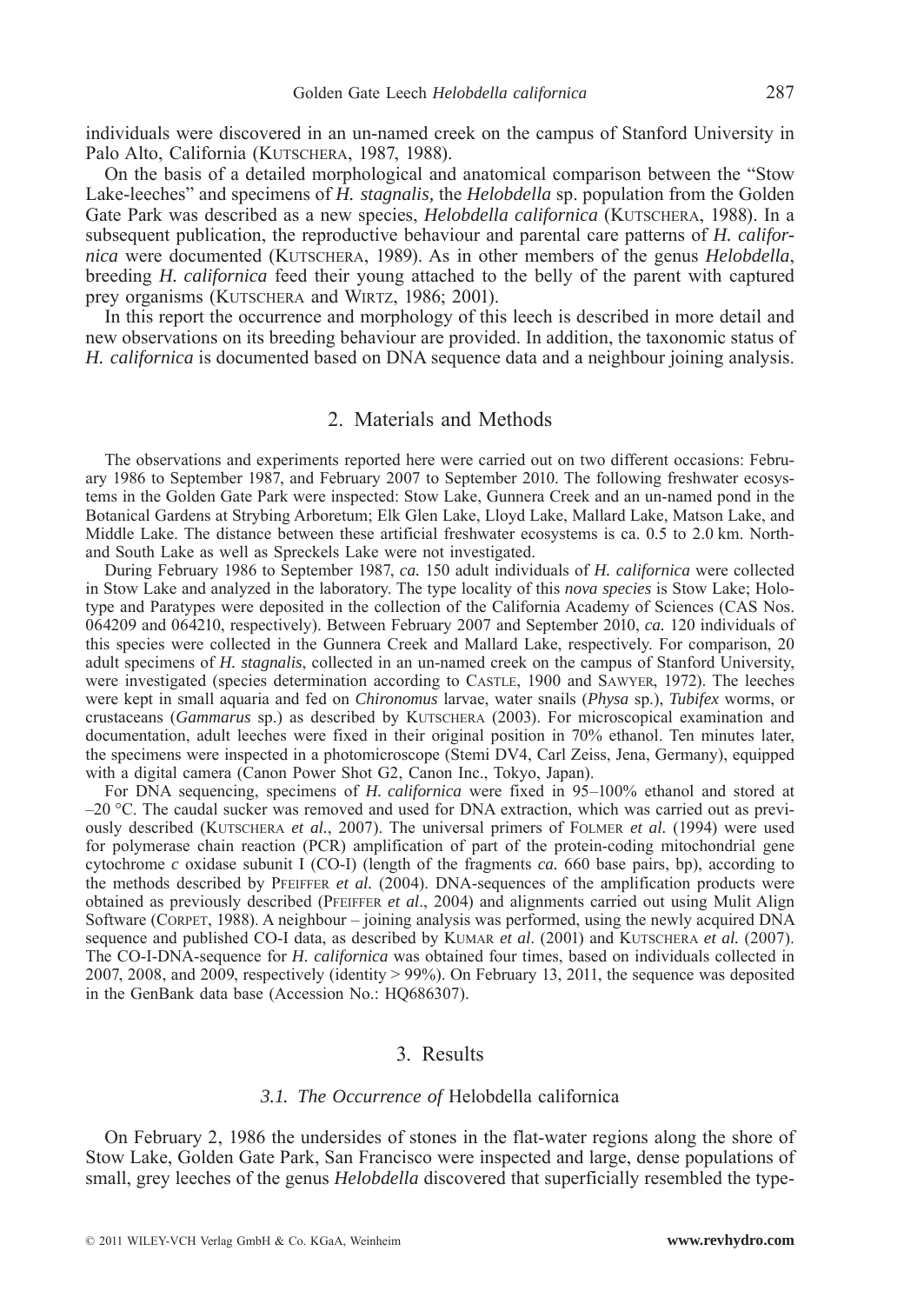species *H. stagnalis* L. 1758. In other ponds of the Golden Gate Park these enigmatic "flat leeches" were not found. Based on the morphology and anatomy of *ca.* 150 individuals that were collected on 14 different occasions between February 1986 and September 1987 from its type locality this un-identifiable species was described as *H. californica* (KUTSCHERA, 1988). As a reference work, the monograph of SAWYER (1972) was used. During a last visit on September 15, 1987, the *H. californica*-population in Stow Lake was dense and stable. Within 10 minutes, *ca.* 30 individuals were collected, adults and juveniles. Most of them had dark-coloured crop caeca, indicating that they had fed on crustaceans or other aquatic prey organisms.

On February 18, 2007 the author visited Golden Gate Park again and searched for individuals of the *Helobdella* species described in 1988. In its *locus typicus* (Stow Lake), not a single individual was found. A visit to the Botanical Gardens at Strybing Arboretum was more successful. In the Gunnera Creek of the Primitive Plants Garden, and in Mallard Lake, 12 individuals were collected that were morphologically indistinguishable from the Paratypes in the private leech collection of the author (Figs. 1 and 2). In September/October 2007, February/March and August/September of the years 2008, 2009, and 2010 the Golden Gate Park was visited again and the ponds listed above were investigated.

As in 2007, no *H. californica*-individuals were found in the Stow Lake, but dense, stable populations persisted in the other aquatic ecosystems of the Park. Hence, the large *H. californica* population investigated between February 1986 and September 1987, on which the species description is based, had disappeared over the past two decades.

## *3.2. Morphology and Parental Care*

In the original species description and the associated paper on the reproductive behaviour of *H. californica* only a brief account of the morphology of this leech was provided (KUTSCHERA, 1988; 1989). Based on specimens collected in 2008 and 2009, more detailed



Figure 1. The "Golden Gate leech" *Helobdella californica* KUTSCHERA 1988, adult living specimen, dorsal view. The leech was collected in February 2007 in the Gunnera creek of the Primitive Plants Garden, Golden Gate Park, San Francisco, California, and the photograph taken in the laboratory.  $Ns$  = nuchal scute in the neck region of the annelid,  $Ps$  = posterior sucker.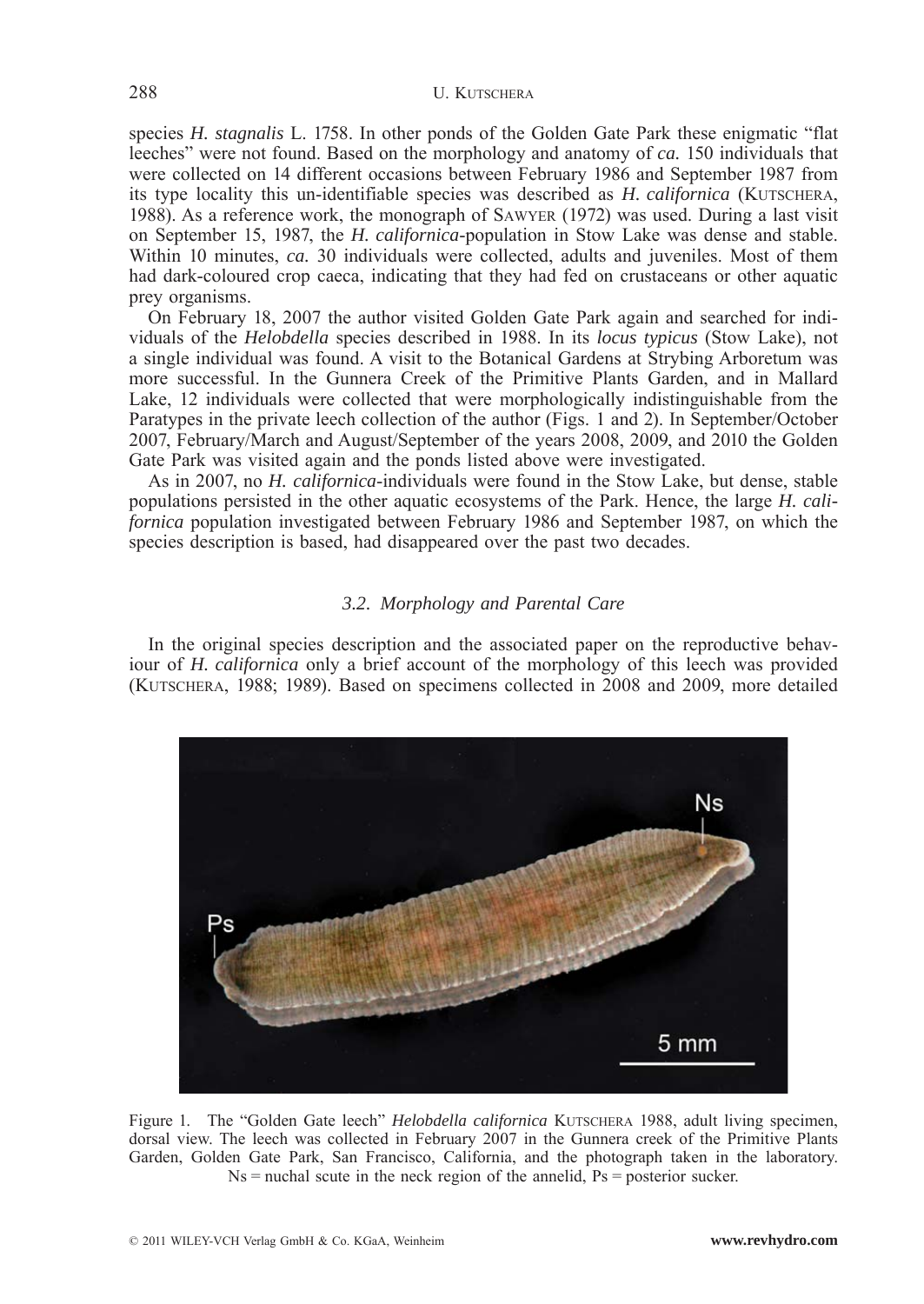

Figure 2. Photograph of adult living specimens of *Helobdella californica*, collected in Mallard Lake, Golden Gate Park, San Francisco, and *Helobdella stagnalis*, collected in the Matadero Creek, Palo Alto, California (September 2009). Note the nuchal scute (black dot) in the neck region of the largely un-pigmented *H. stagnalis*.

morphological data are summarized here. The species-specific pigmentation on the dorsal and ventral sides of the body, respectively, are shown in Figure 3A, B. Specimens, fixed in ethanol, were photographed *ca.* 10 min after preservation. It should be noted that the posterior sucker of *H. californica* is characterized by a ring of dark spots, a feature that has not been detected in any individual of the morphologically similar *H. stagnalis* (Fig. 2). Adult *H. californica* (length: 10–15 mm) that die in the aquarium usually eject their proboscis during the last hours of life. Two 10 mm long specimens, fixed in ethanol immediately after their death, are shown in Figure 4A, B. These photographs document that the proboscis of *H. californica* has a size of *ca.*  $0.7 \times 0.2$  mm, corresponding to ca. 5% of the body length of the leech.

During earlier investigations of *H. californica*-individuals kept in aquaria, three aquatic invertebrates collected in Stow Lake were offered as host organisms: crustaceans (*Gammarus* sp.), water snails (*Physa gyrina*), and oligochaetes (*Tubifex* sp.) (KUTSCHERA, 1989). In the habitats of *H. californica* investigated systematically between 2007 and 2010 (Gunnera Creek/Bot. Garden and Mallard Lake), red insect larvae (*Chironomus* sp.) were regularly found on the underside of stones. The presence of free haemoglobin in their body fluid (haemolymph) gives them their red colour. During the 1980s, these conspicuous larvae were not found in Stow Lake and therefore were not offered to hungry leeches. Therefore, a series of corresponding feeding experiments was carried out on adult, brooding *H. californica*. One representative feeding episode, using a *Chironomus* larvae as prey organism, is shown in Figure 5A, B. In this experiment, the adult and the attached young booth took up haemolymph simultaneously (duration of the feeding process *ca.* 20 min.). Five days later, both the adult and the attached juveniles were hungry again and took up haemolymph from another added *Chironomus* larvae as described above.

Due to this provision of food, the juvenile leeches grow within a breeding period of 3 to 4 weeks from about 1 to *ca.* 5 mm in length. When they have reached a body size of *ca.* 25% of that of their parent, the young leave the adult leech, and feed, often together with other juveniles, on small invertebrates (oligochaetes, insect larvae *etc.*).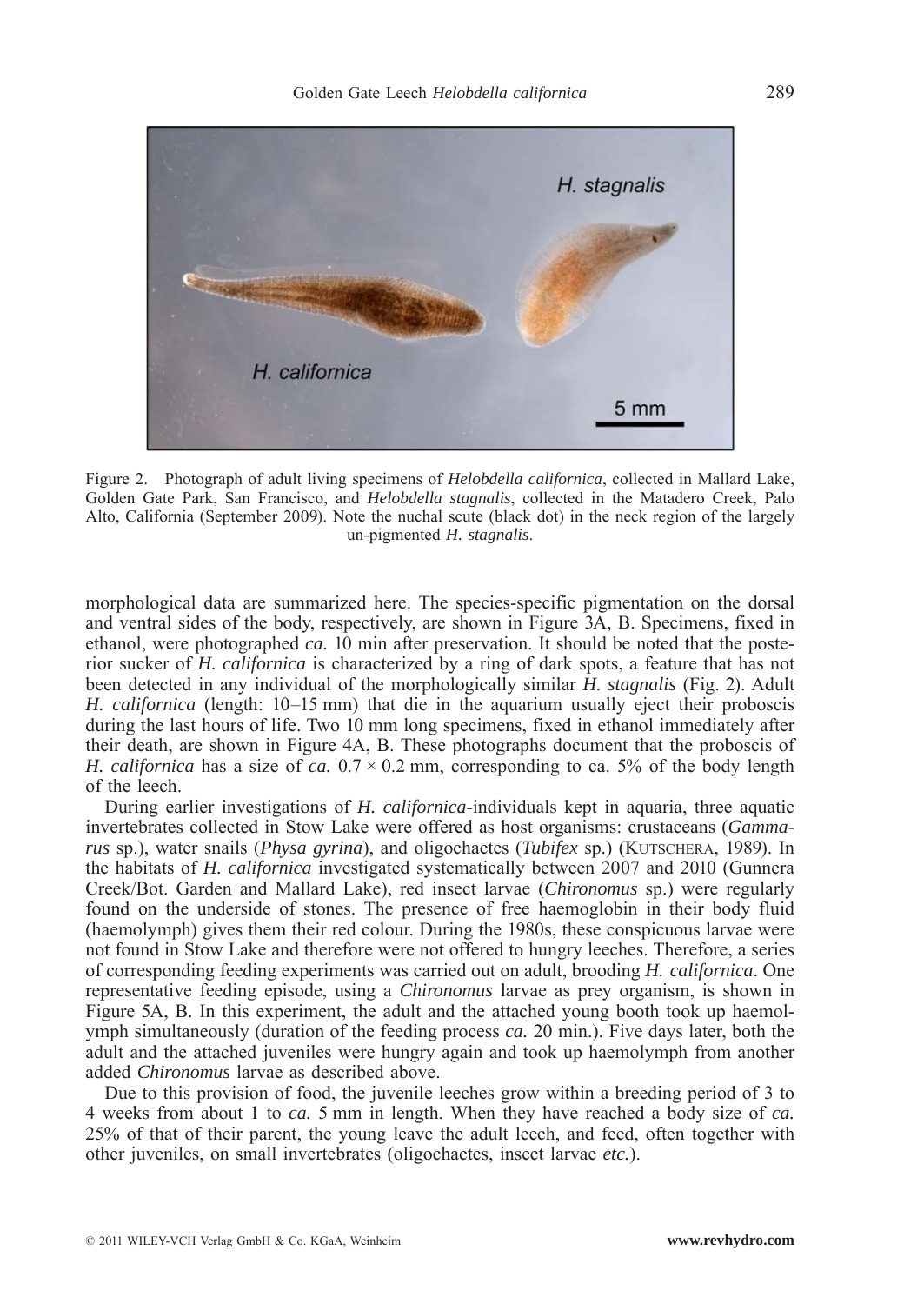

Figure 3. Morphology of *Helobdella californica*, alcohol-preserved specimen, in dorsal (A) and ventral (B) view, respectively. E = eyes, Ns = nuchal scute, Os = oral sucker, Pg = pigment spots, Ps = posterior sucker.



Figure 4. Morphology of the head region of *Helobdella californica*, alcohol-preserved specimens in dorsal (A) and ventral (B) view, respectively.  $E = e$ yes, Ns = nuchal scute, Os = oral sucker, Pr = proboscis.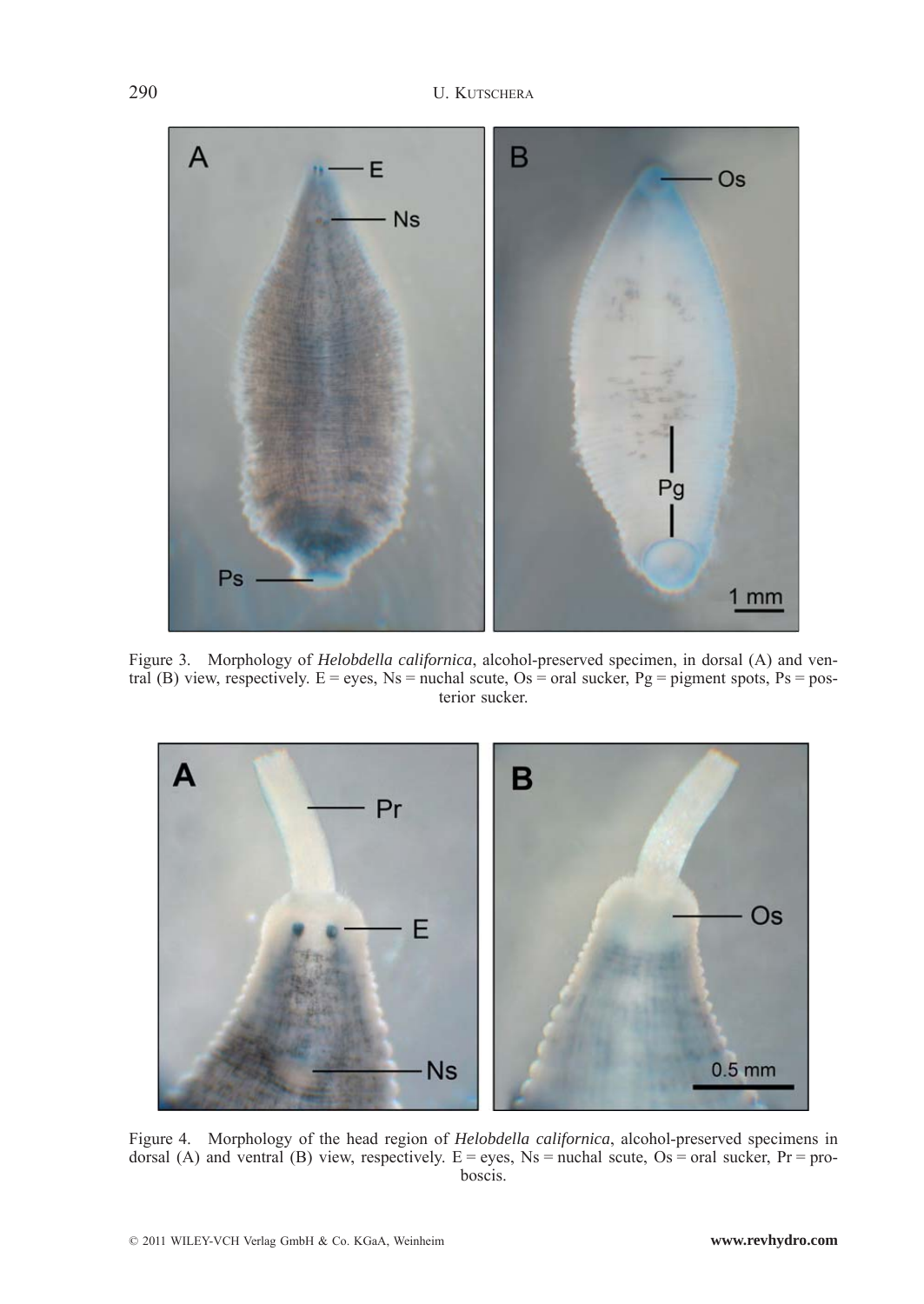

Figure 5. Photographs of an adult brooding *Helobdella californica* with attached young in the process of feeding on a captured *Chironomus* larva (A). After *ca.* 15 minutes, both the adult and the juveniles have dark, blood-filled crop caeca, due to the uptake of haemolymph from their host organism (B). Ch = *Chironomus* larva. Dark arrow: living (*i.e*., haemolymph-filled) part, white arrow: empty skin of the larva.  $Ju =$  juvenile leeches attached to the ventral side of the adult.

#### *3.3. The taxonomic Status of* Helobdella californica *Based on DNA-Sequence Data*

In the original description of *H. californica* (KUTSCHERA, 1988) it was suggested that this leech from the Golden Gate Park may be a close relative of the cosmopolitan type species *H. stagnalis* (LINNAEUS, 1758). Both leech species have a dorsal scute, which is interpreted as the remnant of an embryonic attachment organ (CASTLE, 1900; SAWYER, 1972, 1986), but differ with respect to their pigmentation (Fig. 2) and anatomical features. To further analyze the taxonomic status of *H. californica*, the so-called 'DNA barcoding'-technique was employed (BELY and WEISBLAT, 2006). After DNA extraction from parts of the isolated posterior (caudal) sucker of alcohol-preserved specimens, fragments of the mitochondrial gene cytochrome *c* oxidase subunit I (CO-I) were amplified and sequenced.

A representative neighbour – joining analysis based on our newly acquired CO-I sequence for *H. californica* (GenBank Acc.-No. HQ686307), combined with published molecular data (PFEIFFER *et al.*, 2004) for three *Helobdella* species (*H. stagnalis*, *H. triserialis*, and *H. europaea*), two related taxa from the family Glossiphoniidae (the snail- and duck leech, *Glossiphonia complanata* and *Theromyzon tessulatum*, respectively), and two Erpobdellidae as outgroup, is shown in Figure 6. As in previous studies (KUTSCHERA, 2004; PFEIFFER *et al.*, 2004), *H. triserialis*, collected in the ponds of the Golden Gate Park, and the widely distributed species *H. europaea* were sister taxa, and the snail- and duck leech grouped together. In this molecular analysis, *H. californica* represents a separate taxon that is sister to the three other *Helobdella* species and is only distantly related to other members of the Glossiphoniidae. Hence, the neighbour joining analysis (Fig. 6) confirms the earlier morphology-based suggestion that the "Golden Gate leech" is a separate species and not a colour variant of the widely distributed *H. stagnalis* (KUTSCHERA, 1988; 1989).

This conclusion is further supported by a comparative quantitative analysis of published CO-I sequence data (Table 1). With respect to *H. californica* as a reference (= 100%), DNA sequence identities (*i.e*., base pair matches) between 82 and 85% were calculated for the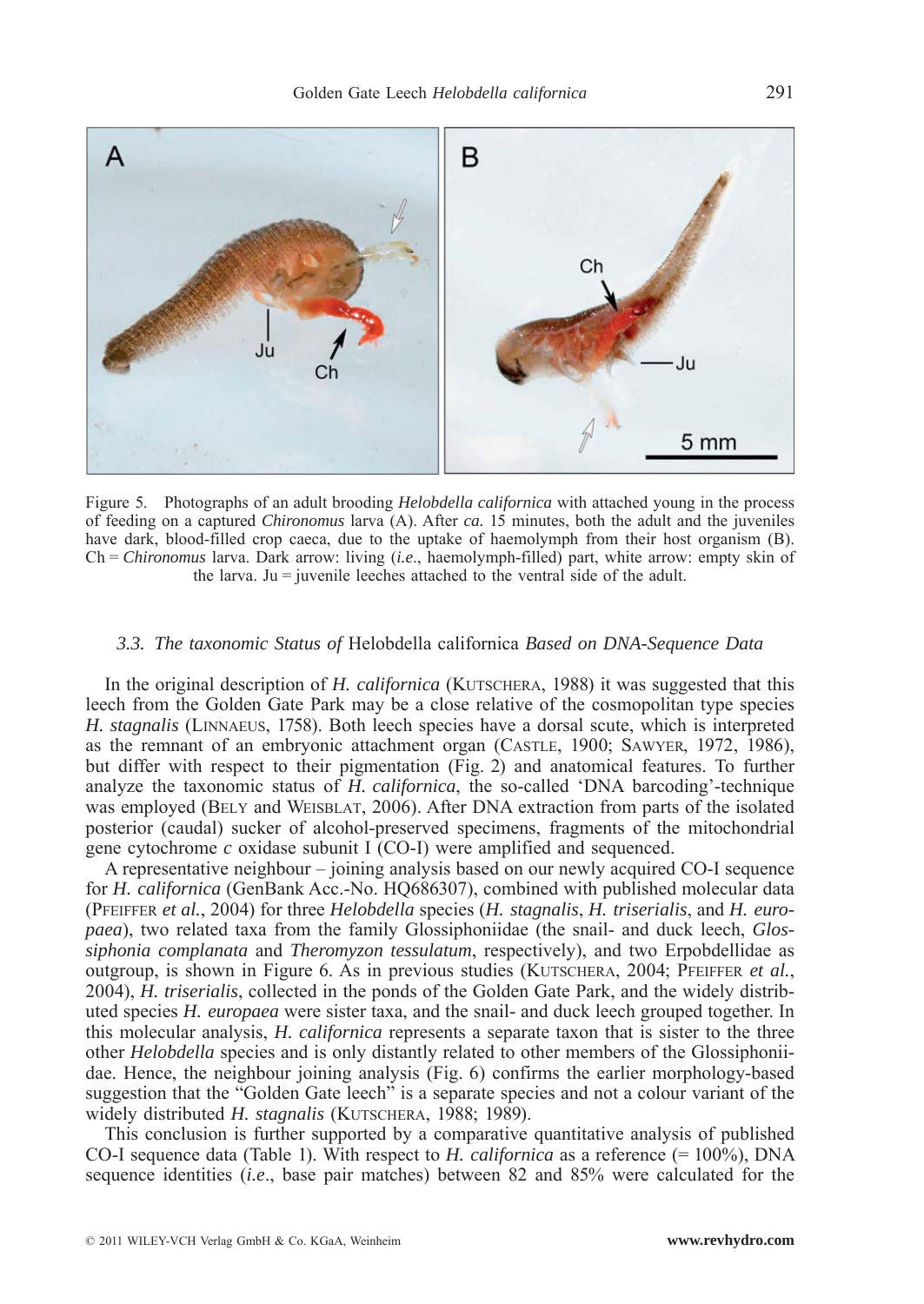292 U. KUTSCHERA



Figure 6. Phylogenetic relationships of six selected leech species of the family Glossiphoniidae (genera *Helobdella*, *Glossiphonia*, and *Theromyzon*), with the Erpobdellidae as outgroup (*Erpobdella octoculata* and *E*. *testacea*). The diagram shows a neighbour-joining analysis obtained from the newly acquired CO-I DNA sequence for *H. californica* (asterisk) and published GenBank data. The branch support values were added.

Table 1. Mitochondrial DNA-sequence identities between *Helobdella californica* (KUT-SCHERA, 1988) and the corresponding region in the mt-genome of five morphologically similar *Helobdella* species from North America (USA), Europe (EU), South America (SA) and Australia (AU), inclusive of the GenBank Accession Numbers for the mt-gene cytochrome *c* oxidase subunit I (CO-I).

| Taxon           | Locality                                 | GenBank<br>Acc.-No. CO-I | Identity<br>$(\%)$ |
|-----------------|------------------------------------------|--------------------------|--------------------|
| H. californica  | Golden Gate Park, California, USA        | HO686307                 | 100                |
| H. europaea     | Schobbach Freiburg, Germany, EU          | AY576008                 | 85                 |
| H. europaea     | Aura Vale Lake, Australia, AU            | AF329052                 | 85                 |
| H. papillornata | Magill Creek, Brisbane, AU               | AY856047                 | 84                 |
| H. triserialis  | Golden Gate Park, California, USA        | DO995303                 | 84                 |
| H. triserialis  | Laguna Volcán, Bolivia, SA               | AF329054                 | 84                 |
| H. stagnalis    | Lake Cotsworlds, England, EU             | AF329041                 | 83                 |
| H. stagnalis    | Wild Goose Lake, Michigan, USA           | AF329038                 | 82                 |
| H. robusta      | Amer. River, Sacramento, California, USA | DO995301                 | 82                 |

five other selected *Helobdella* species, inclusive of *H. stagnalis*. It should be noted that "*H. papillornata*" from Australia listed in Table 1 is identical with *H. europaea* collected in Germany, Australia, South Africa, Hawaii and North America (SIDDALL and BUDINOFF, 2005; BELY and WEISBLAT, 2006).

# 4. Discussion

In this article it is documented that the "Golden Gate leech" *H. californica*, described in 1988 and characterized by only one type locality (Stow Lake) was, two decades later, no longer present in its original freshwater habitat (*locus typicus*). The reason for this decline and final extinction of the leech population is obvious. In 1986/87, the water of Stow Lake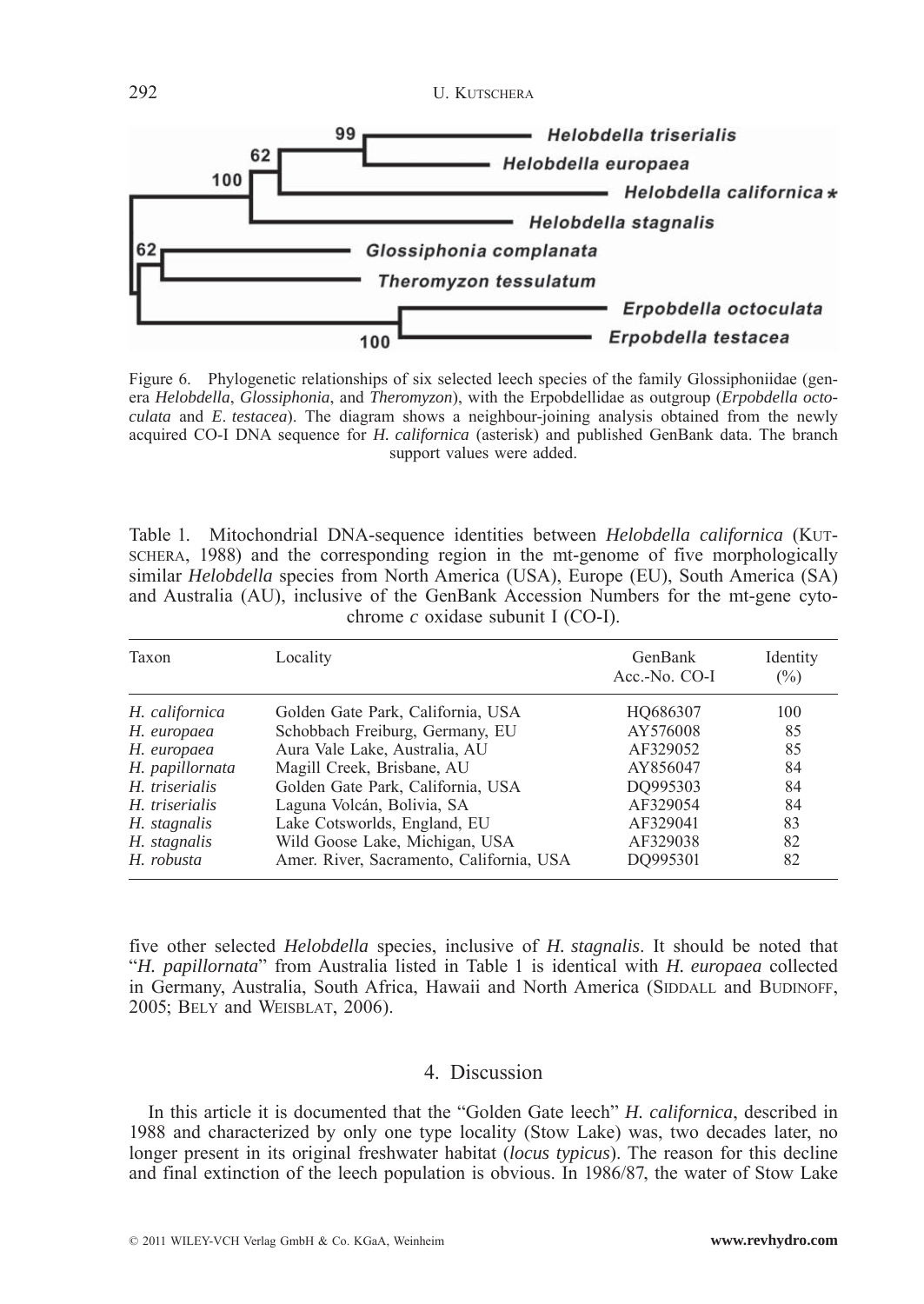was still relatively clean, so that numerous crustaceans (*Gammarus* sp.) could live on the underside of stones and rotten leaves in the flatwater areas of the lake. Twenty years later, considerable eutrophication was apparent in this popular "duck pond", which had caused the growth of numerous planktonic algae with the result that the water is now dark-green in colour. Both the leeches and one of their prey organisms (*Gammarus* sp.) were no longer found. It is suggested that extensive feeding of the ducks and other water birds by visitors was the reason for the intense eutrophication of Stow Lake, but quantitative data to support this hypothesis are lacking. However, between 2007 and 2010 dense populations of *H. californica* were discovered in other, clean aquatic ecosystems of the Golden Gate Park (notably Mallard Lake), indicating that this species is not threatened. In addition, several specimens of the duck leech (*Theromyzon tessulatum*) were observed on the underside of flat stones. This parasite was found before in these aquatic habitats of the Park (MASON *et al.*, 2005). It should be mentioned that in all of these ponds and lakes, where *H. californica* occurs, no *H. stagnalis* were detected. However, on the campus of Stanford University and in a small creek in Palo Alto (distance from the Golden Gate Park in San Francisco ca. 45 km), numerous specimens of *H. stagnalis*, plus some individuals of *H. triserialis*, were collected (KUTSCHERA, 1992; SHANKLAND *et al.*, 1992). In none of these aquatic habitats outside of San Francisco a single individual of *H. californica* was discovered. To my knowledge, over the past 25 years, no *H. californica*-individuals have been found in any freshwater ecosystem outside the Golden Gate Park, indicating that this taxon may be a rare, endemic leech species.

This conclusion is supported by the following observations. SIDDALL (2001a, b) conducted faunistic surveys in the high Andean portion of Bolivia (South America) and participated in an excursion for aquatic invertebrates in the lowland regions. During these searches, he discovered several new species of *Helobdella*. Moreover, SIDDALL (2001a, b) noted that, with the exception of the widely distributed *H. nununununojensis*, each *Helobdella* species he found in the Apolobamba range occurred only in a single valley. Hence, according to this author, the Andes appear to exhibit a high rate of endemism for the species of the genus *Helobdella*. It is conceivable that *H. californica* likewise represents a geographically isolated leech species that is restricted to the freshwater ecosystems of the Golden Gate Park in San Francisco. However, since this unique Park was established only *ca.* 140 years ago, and many aquatic plants from foreign countries may have been imported at that time, it is conceivable that *H. californica* is an introduced leech species. It is well known that the genus *Helobdella* has its centre of distribution in South America (SIDDALL and BORDA, 2003; KUTSCHERA, 2004; BORDA and SIDDALL, 2004a, b; SIDDALL *et al.*, 2005; SIDDALL and BUDINOFF, 2005). Hence, it is possible that the "Golden Gate Leech" originated somewhere in South America millions of years ago. During the 1850s, a sub-population may have been introduced into these North American freshwater ecosystems, notably Stow Lake.

The CO-I sequence divergence data compiled in Table 1 shed light on the evolutionary time interval for the speciation event that separated *H. californica* from its sister taxa. According to WIRCHANSKY and SHAIN (2010), a *ca*. 10% CO-I DNA sequence divergence value between two leech species suggests that allopatric speciation (*i.e*., geographic isolation of the populations) occurred about 10 to 20 million years ago. Based on the CO-I sequence divergences of 15 to 18% between *H. californica* and its relatives reported here, one can estimate that the earliest populations of the "Golden Gate leech" separated from a common ancestor at least 15 million years ago. Although we currently do not know whether *H. californica* represents a species that originated in North America or is an imported taxon from South America, the results of the present report unequivocally document that *H. californica* is a "true" leech species and not a colour variant of the European "two-eyed flat leech" *H. stagnalis* (LINNAEUS, 1758) that also occurs in North America (CASTLE, 1900; SAWYER 1972, 1986).

In this report it is shown that insect larvae of the genus *Chironomus*, the most heavily utilized prey organisms of the type species *H. stagnalis* and related taxa (SAWYER, 1971, 1972,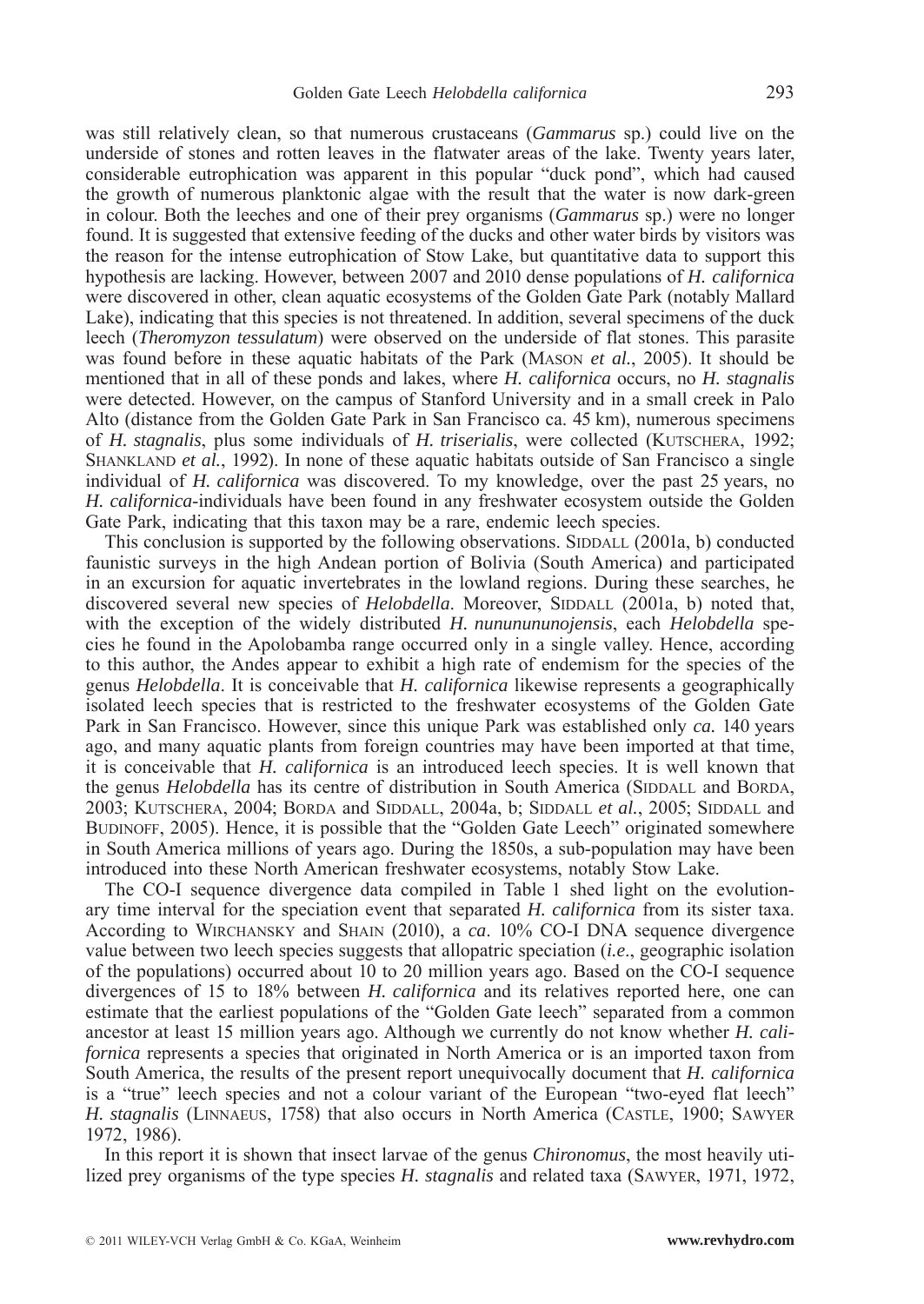1986; NESEMANN and NEUBERT, 1999), are captured by brooding "parents". These leeches feed their young via the provision of wounded or killed prey organisms. It is obvious that, due to this behaviour of the adult leech, the chances of survival of the juveniles are enhanced considerably when they finally leave their "parent" at a body size of about 25% of their adult "care provider" (KUTSCHERA and WIRTZ, 1986, 2001).

In summary, the results of this report document that the "Golden Gate leech" *H. californica* is, 25 years after its discovery, still present in the aquatic ecosystems of this large Park. It is concluded that this rare brooding annelid is a unique invertebrate restricted to the freshwater habitats in the city area of San Francisco.

# 5. Acknowledgements

Part of the work reported here was carried out during my stays as a visiting investigator in the Department of Plant Biology, Carnegie Institution for Science, Stanford, CA, USA. This research project was supported by grants from the Alexander von Humboldt-Foundation, Bonn, Germany (AvH fellowship Stanford/CA, USA, 2007–2010 to U.K.).

## 6. References

- BELY, A. E. and D. A. WEISBLAT, 2006: Lessons from leeches: a call for DNA barcoding in the lab. Evolution and Development **8**: 491−501.
- BLANCHARD, R., 1896: Viaggio del dott. A. Borelli nella Republica Argentina e nel Paraguay XXI. Hirudinees. – Bolletino Museum Zoologia et Anatomia comparativa Torino **11**: 1–24.
- BORDA, E. and M. E. SIDDALL, 2004a: Arhynchobdellida (Annelida: Oligocheta: Hirudinida): phylogenetic relationships and evolution. – Mol. Phylogenet. Evol. **30**: 213–255.
- BORDA, E. and M. E. SIDDALL, 2004b: Review of the evolution of life history strategies and phylogeny of the Hirudinida (Annelida: Oligochaeta). – Lauterbornia **52**: 5–25.
- CASTLE, W. E., 1900: Some North American fresh-water Rhynchobdellidae, and their parasites. Bulletin of the Museum of Comparative Zoology at Harvard College **36**: 18–64.

CORPET, F., 1988: Multiple sequence alignment with hierarchical clustering. – Nucleic Acids Res. **16**: 10881–10890.

FOLMER, O., M. BLACK, W. HOEHN, R. LUTZ and R. VRIJENHOEK, 1994: DNA primers for amplification of mitochondrial cytochrome c oxidase subunit I from diverse metazoan invertebrates. – Mol. Mar. Biol. Biotech. **3**: 294–299.

KUMAR, S., K. TAMURA, I. G. JAKOBSEN and M. NEI, 2001: MEGA 2: molecular evolutionary genetics software. – Bioinform. Appl. Note **17**: 1244–1245.

KUTSCHERA, U. and P. WIRTZ, 1986: A leech that feeds its young. – Anim. Behav. **34**: 941–942.

- KUTSCHERA, U., 1987: Notes on the taxonomy and biology of leeches of the genus *Helobdella* BLAN-CHARD 1896 (Hirudinea: Glossiphoniidae). – Zool. Anz. **219**: 321–323.
- KUTSCHERA, U., 1988: A new leech species from North America, *Helobdella californica* nov. sp. (Hirudinea: Glossiphoniidae). – Zool. Anz. **220**: 173–178.

KUTSCHERA, U., 1989: Reproductive behaviour and parental care of the leech *Helobdella californica* (Hirudinea: Glossiphoniidae). – Zool. Anz. **222**: 122–128.

KUTSCHERA, U., 1992: Reproductive behaviour and parental care of the leech *Helobdella triserialis* (Hirudinea: Glossiphoniidae). – Zool. Anz. **228**: 74−81.

- KUTSCHERA, U. and P. WIRTZ, 2001: The evolution of parental care in freshwater leeches. Theory Biosci. **120**: 115–137.
- KUTSCHERA, U., 2003: The feeding strategies of the leech *Erpobdella octoculata* (L.): A laboratory study. – Internat. Rev. Hydrobiol. **88**: 94–101.
- KUTSCHERA, U., 2004: The freshwater leech *Helobdella europaea* (Hirudinea: Glossiphoniidae): an invasive species from South America? – Lauterbornia **52**: 153−162.